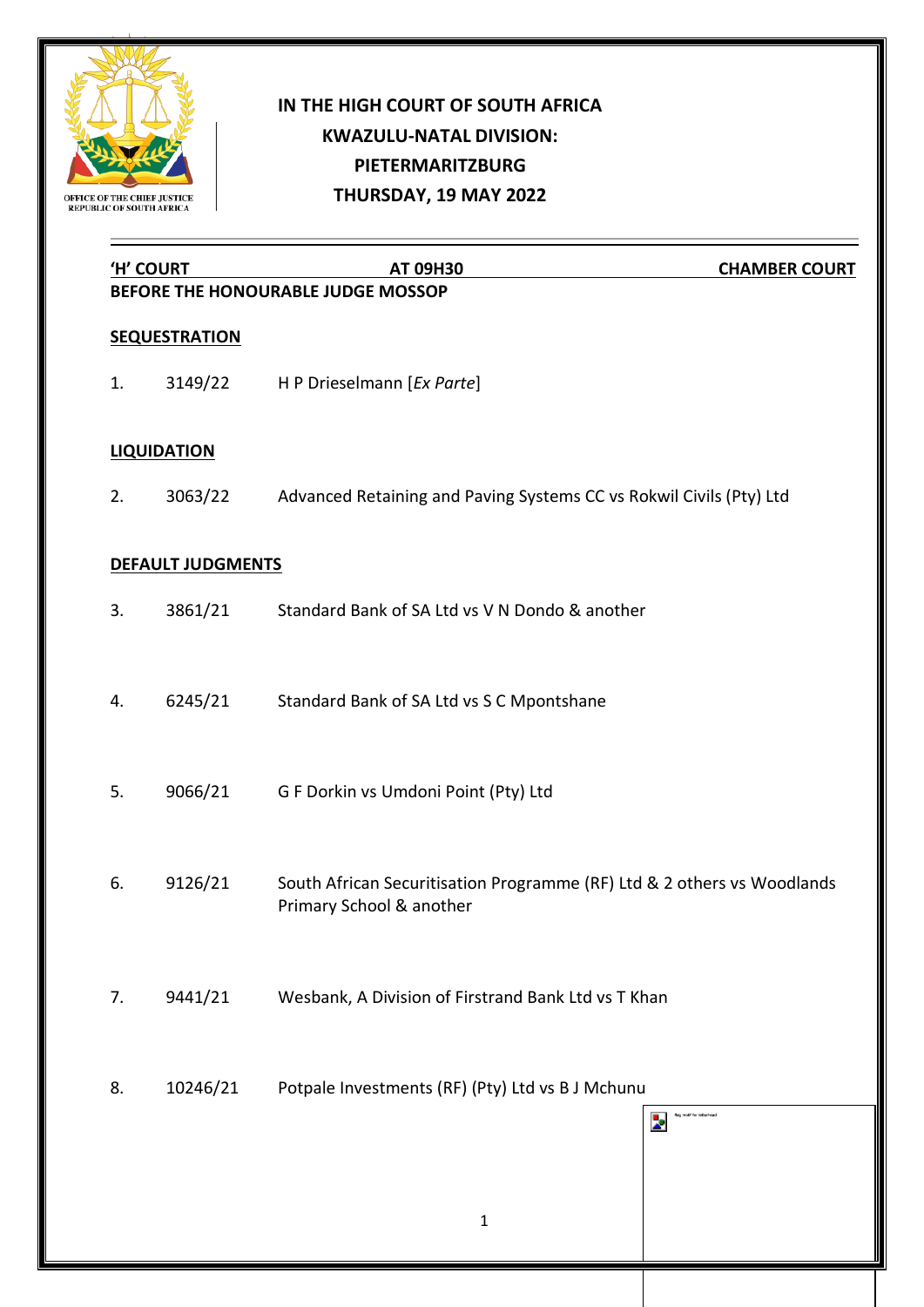## **SUMMARY JUDGMENTS**

| 9.                            | 3907/21  | Wesbank, A Division of Firstrand Bank Ltd vs Superfund Capital Trade (Pty)<br>Ltd |  |  |  |
|-------------------------------|----------|-----------------------------------------------------------------------------------|--|--|--|
| 10.                           | 7289/21  | FFS Finance South Africa (RF) (Pty) Ltd vs D F Strachan                           |  |  |  |
| 11.                           | 10566/21 | Wesbank, A Division of Firstrand Bank Ltd vs A Asmal                              |  |  |  |
| 12.                           | 11357/21 | Liquid Vehicle Finance, A Division of Firstrand Bank Ltd vs F A Sacoor            |  |  |  |
| <b>UNOPPOSED APPLICATIONS</b> |          |                                                                                   |  |  |  |
| 13.                           | 13579/17 | Umgeni Municipality vs PTE Mntambo                                                |  |  |  |
| 14.                           | 4296/19  | T N Luthuli vs Road Accident Fund                                                 |  |  |  |
| 15.                           | 7770/19  | N K Mntungwa vs Road Accident Fund                                                |  |  |  |
| 16.                           | 9434/19  | B T Biyela vs Road Accident Fund                                                  |  |  |  |
| 17.                           | 749/20   | ST Mntambo vs Road Accident Fund                                                  |  |  |  |
| 18.                           | 1380/20  | T Z Kunene vs The MEC for Department of Health; KwaZulu-Natal                     |  |  |  |
| 19.                           | 3937/20  | M D Mkhize & another vs Mater of the High Court, Durban & 6 others                |  |  |  |
|                               |          | flag motif for letterhead<br>ż                                                    |  |  |  |
|                               |          |                                                                                   |  |  |  |

2